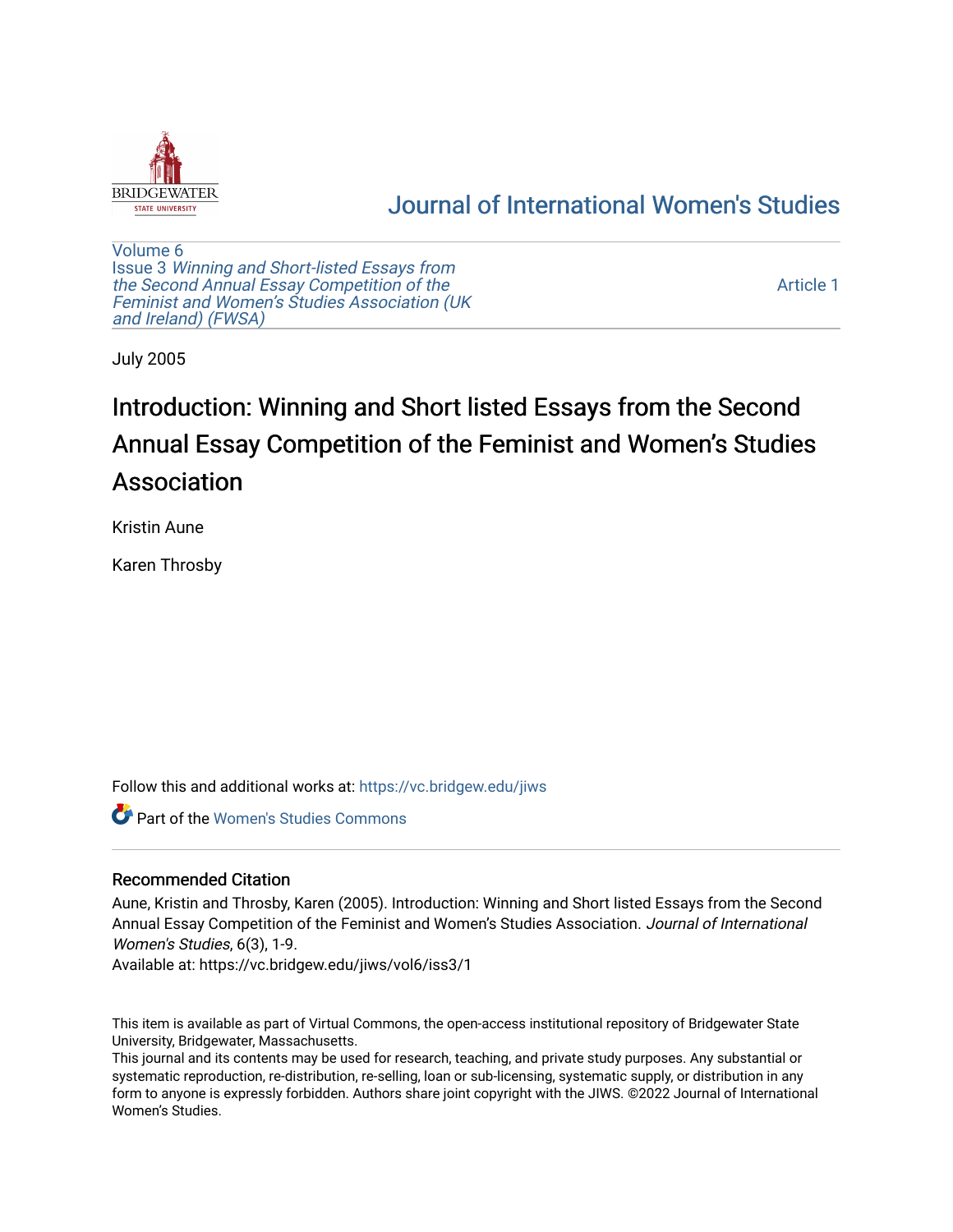This journal and its contents may be used for research, teaching and private study purposes. Any substantial or This journal and its contents may be ased for research, requiring and private study parposes. Any substantial or<br>systematic reproduction, re-distribution, <del>N</del>etselling, Idah OFSWs-Ildensifly, systematic supply or distribut to anyone is expressly forbidden. ©2005 Journal of International Women's Studies.

By Kristin Aune and Karen Throsby $<sup>1</sup>$  $<sup>1</sup>$  $<sup>1</sup>$ </sup>

#### **Introduction**

This special issue showcases the winning and short listed essays from the second annual essay competition of the Feminist and Women's Studies Association (UK and Ireland) (FWSA). Formerly the Women's Studies Network (UK), the renaming in 2004 of the organisation as the FWSA represents a number of changes that are currently taking place in the constituency and work of the organisation.

Firstly, the relaunched organisation includes those working in feminist and women's studies in Ireland, expanding its overall constituency and recognising explicitly the mobility of people, scholarship and activism between the UK and Ireland. Secondly, the new name represents an attempt to include more explicitly the large number of people involved in feminist research and activism outside of the specific context of women's studies departments. Thirdly, the transition to the FWSA marks the expansion of the activities of the organisation. This includes, for example, increased engagement with the media and the creation of a new seminar series organised by, and run for, postgraduates. This is in addition to the continuation of existing member benefits including an annual international conference, a biannual newsletter, access to an e-mail discussion list and, of course, the essay competition.

The final catalyst for the relaunch of the organisation is the ongoing struggle for institutional recognition and support faced by women's and gender studies centres in the academy in the UK. Unfortunately, although it is still possible to take a wide variety of excellent women's and gender studies courses in higher education institutions across the country, in 2004 we witnessed the demise of the only remaining single honours undergraduate degree programme, meaning that it now no longer possible to leave university with a degree in women's studies. However, the story is not all gloom, and women's and gender studies courses and degrees at graduate level continue to recruit strongly, although often without adequate institutional support, requiring extraordinary commitment from the staff involved. The FWSA, therefore, aims to promote feminist research, teaching and studying at the level of policy, the media and institutions, whilst hoping to facilitate the conditions for support and productive collaboration among feminists in the academy. It is for this reason that the opportunity to publish this special issue in the international context of the *Journal of International Women's Studies* is so important to the FWSA and its members, since it provides students with an opportunity to locate themselves within the wider international community of feminists through which those networks can develop.

Whilst our representation of the state of feminist and women's studies may seem a little bleak, the essay competition offers much cause for optimism, highlighting reach of feminist scholarship across disciplines and fields of study. The promotional material for the competition asks for 'work that carries on the Women's Studies traditions of innovation, interdisciplinarity and feminist challenges to mainstream academic

 $\overline{a}$ 

1

<span id="page-1-0"></span><sup>&</sup>lt;sup>1</sup> Karen Throsby is a Lecturer in Sociology at the University of Warwick. Kristin Aune is a Senior Lecturer in Sociology, School of Education, Health and Sciences, University of Derby.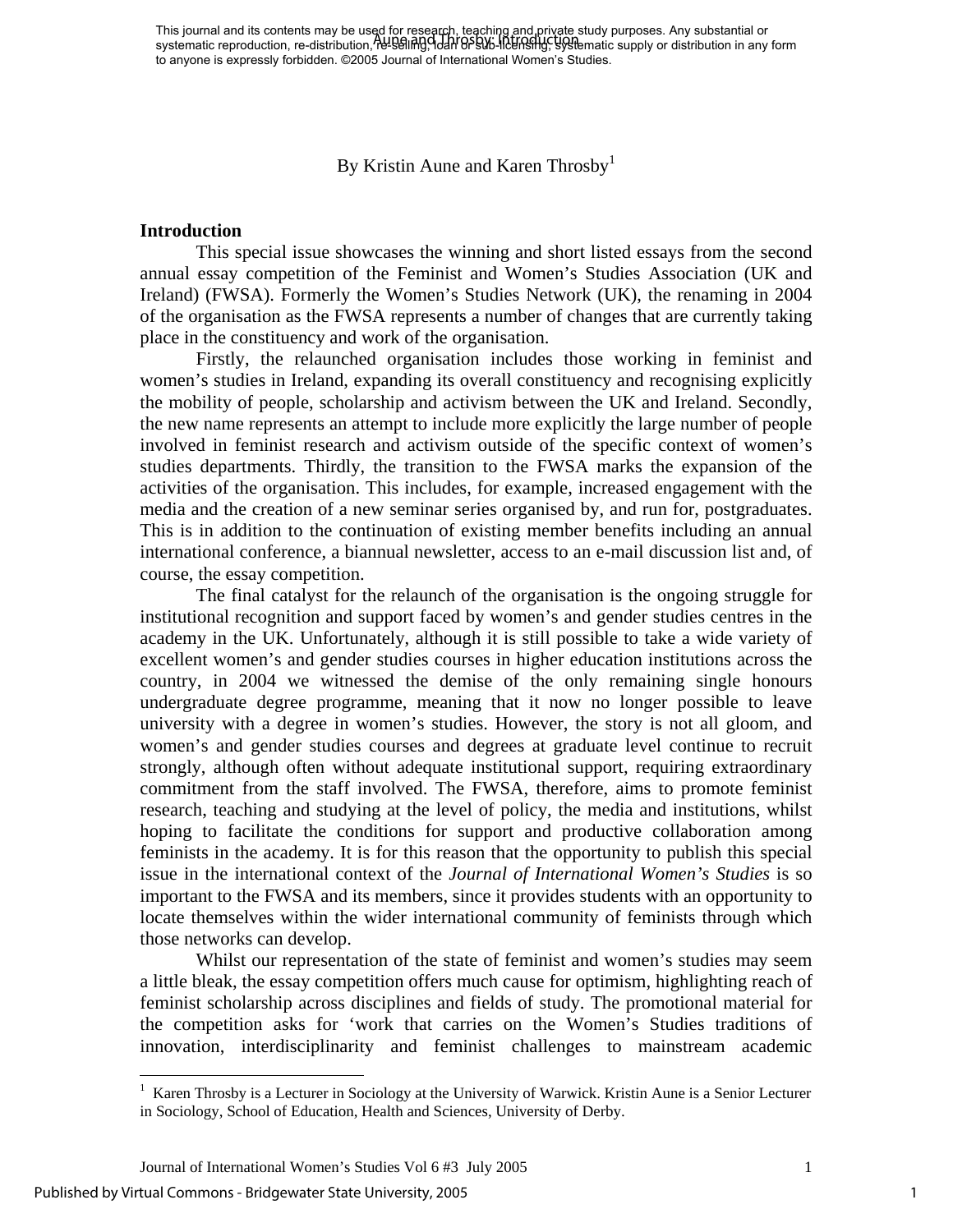conventions' – a remit that is clearly met by the winning and short listed entries included here. There were two judging categories – undergraduate and graduate – with prizes of £100 going to the winner of each category. In particular, special thanks go to Irene Gedalof, who co-ordinated the competition, and to Margaretta Jolly for acting as the external judge on the final judging panel, which also included FWSA executive committee members Karen Throsby and Louise Livesey. At the end of the process, and after much discussion, our two winners were finally announced: in the undergraduate category, Penny Halliday, and in the postgraduate category, Michaela Fay. Our warmest congratulations go to both of them. Their essays were selected from a shortlist of three from each category, which also included, in the undergraduate category, Roxanne Grimmett and Rachael Wright, and in the postgraduate category, Cate Barron and Eliza Sellen.

These six essays are included in this special issue, and are presented in alphabetical order by surname in order to avoid any suggestion of hierarchical ordering between undergraduate and postgraduate, or between short listed essays that did not win. The following section introduces briefly each of the essays, and this is followed by a short discussion of some of themes and commonalities, which unexpectedly arose from such a diverse collection of papers.

# **The Essays**

## **Cate Barron**

# **Tussles Over Gendered Spaces and Assertions of Female Presence in Anne Le Marquand Hartigan's Play** *The Secret Game*

Cate Barron's essay is a close reading of a single, unpublished play – *The Secret Game* - written by English-born, Irish Catholic writer and artist, Ann Le Marquand Hartigan. The essay was extracted from her Ph.D. research on Hartigan's work, and focuses on the complex gendered and spatial power struggles between an accidental female hostage (Chris) and a gunman (Noel), who was taking overnight refuge in a barn (where the play is primarily set). The only other character present in the play is the hostage's aunt (the owner of the barn), who is on stage throughout the play, in a pool of light that represents the farmhouse, where the aunt is oblivious to events in the barn. The interaction between Chris and Noel is contextualised within the often-violent politics of Northern Ireland, and within gendered power struggles for public and political space, both linguistically and in relation to the female body. Through a close reading of the text, Barron argues that Hartigan offers statements of female resistance to the 'spatial disinheritance of women' by focusing on the 'secret games' of language, of indoctrination through childhood games and of power struggles, which highlight the fragility of women's rights to bodily autonomy and linguistic and social space. The play, Barron argues, counters these 'games' through the sustained physical presence of the women on stage, through the inescapable presence of the menstruating female body and through an appeal to 'female-respecting values', re-centring women as resistant to 'normative male behaviour and actions'.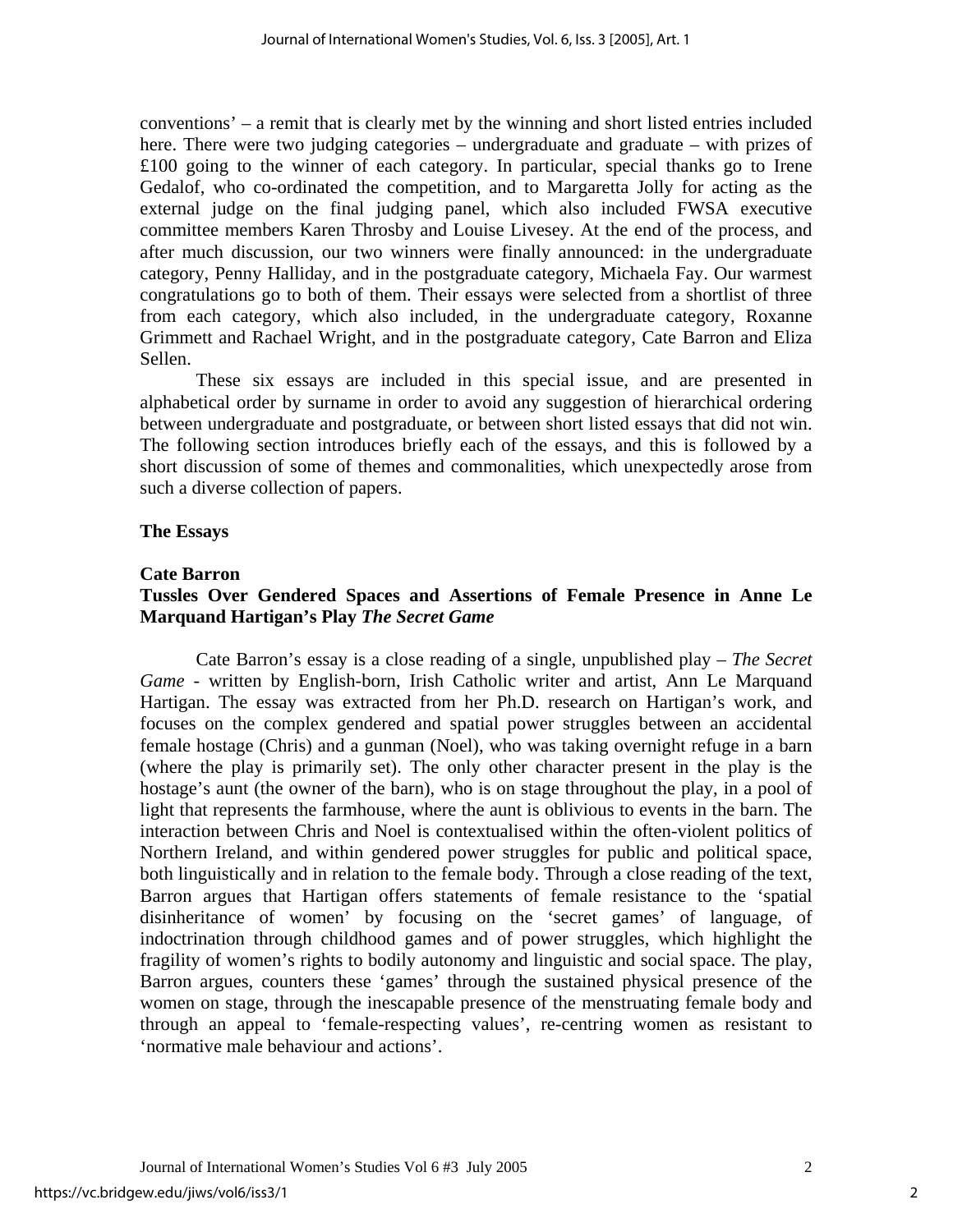# **Michaela Fay Refracting Mothertongues: Considering Mobility Through Language**

Michaela Fay's winning essay draws on an ethnographic case study of the International Women's University 'Technology and Culture' 2000 (*ifu*) – a 100 day long gathering of almost 1000 feminist scholars drawn from across the globe. The goal of *ifu* was to engage in a multicultural dialogue, and to 'facilitate transnational exchange and networking amongst the next generations of internationally mobile and versatile feminist scholars, professionals and artists.' Conducted entirely in English, *ifu* required not only transnational mobility, but also linguistic competence. Drawing on ethnographic data from *ifu*, Fay explores the relationship between language and mobility by focusing on three very different, but overlapping case studies. The first of these, Turkish-born Ayla, retains a strong emotional attachment to her mother tongue, using Turkish to express emotion, and continuing to dream in Turkish (as well as cook Turkish food and follow Turkish news) in spite of describing herself as an 'international drifter'. The second case study is Adele – a Russian immigrant to Israel. Fay describes Adele's efforts to disconnect herself from Russia, linguistically and culturally – a form of discursive work that is related by Fay to Adele's coming out as a lesbian at the time of her emigration, and the rejection of Russian hyper-femininity that this required. Importantly, however, Fay also highlights Adele's recourse to what she describes as a 'very "Russian" repertoire', indicating her status as simultaneously both outside and within. The final case study differs slightly from the first two, focusing on a mailing list discussion between members of the '*ifu* diaspora', once the event was over. Fay's discussion focuses on a description of a physical encounter between two German participants, who, dislocated from the English-speaking *ifu* context spoke German together for the first time – a discomforting experience which rendered their shared mother tongue a 'strange language'. The ethnographic data which Fay draws upon to construct the three vignettes forms the basis for a theoretical reconsideration of the relationship between language and mobility, reconfiguring that relationship not in static or mono-linear terms, but as dynamic and unpredictable. In doing so, she offers a persuasive challenge to the idea that it is mobility that influences the relationship with language, arguing instead that language also shapes mobility – a theorisation that speaks to the growing internationalisation and mobility of academic feminism.

#### **Roxanne Grimmett**

# **'By heaven** *and* **hell': Re-evaluating representations of women and the angel/whore dichotomy in Renaissance revenge tragedy**

Roxanne Grimmett's essay explores the treatment of female characters in Renaissance revenge tragedy through an examination of Thomas Kyd's *The Spanish Tragedy* and William Shakespeare's *Hamlet.* Grimmett takes as her subject the angel/whore dichotomy with which women in early modern culture were commonly identified. She understands both plays as occasions for revealing and subverting this gendered dichotomy. Kyd and Shakespeare are shown by Grimmett to have levelled the gender differentiated representation of women and men: as male heroes are portrayed as multi-faceted and even in their murderous personas are always more than either righteous or immoral, so are female characters. Although male characters' ability to express the range of human emotions was culturally unproblematic, unlike women's, men who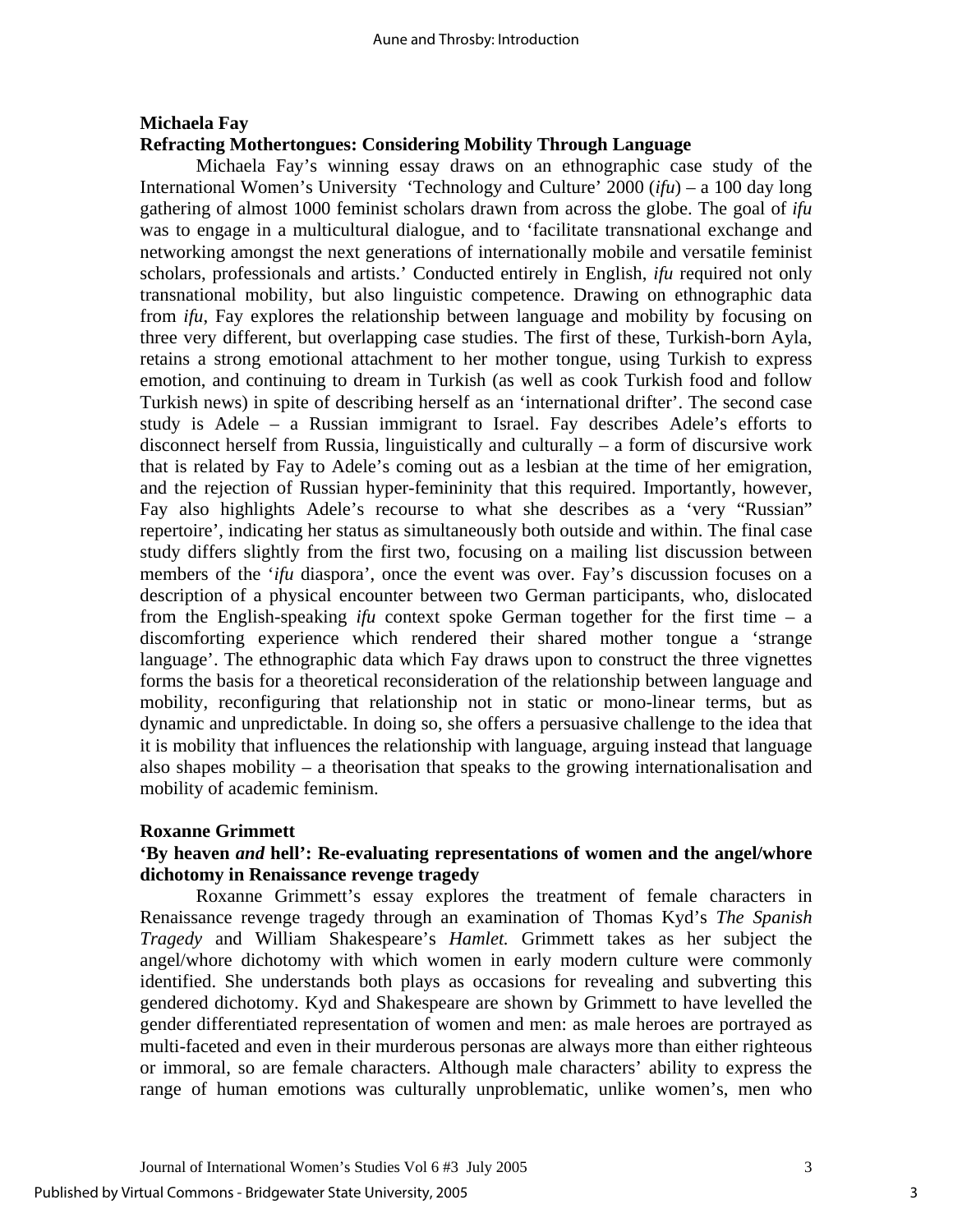support the early modern angel/whore binary do not escape the playwrights' censure. Unperceptive male characters are not those who gain the audience's sympathy. But Kyd and Shakespeare's work is not utopian. If they allow their heroines greater scope and colour, these women's future misfortunes show up the difficulty of existing on the boundaries of female stereotypes, and Kyd and Shakespeare's demonstration of this suggests criticism of their culture's attitudes to women. Gertrude, Ophelia and Bel-Imperia die, their deaths suggesting the impossibility of living in an unregulated space; this space of 'nothing' and 'nowhere' does not, perhaps cannot, exist.

Grimmett's essay raises important questions about how far transgression really is transgressive – the question asked by Elizabeth Wilson in her 1993 essay 'Is transgression transgressive?' If transgression is confined to the play, can it spill out beyond the stage? As Wilson wonders, does transgression of gendered norms depend upon its opposite, the retention of such norms? And does that serve to reinforce the binary as much as it seeks to challenge it? Can transgression form the basis for a complete feminist politics?

#### **Penny Halliday**

# **What sort of mental health problems are experienced by women in contemporary British society? What do different feminist perspectives offer as alleviation?**

The social construction of women's mental health in contemporary Britain is the subject of Penny Halliday's essay. Halliday employs the sociological distinction between medical and social models of mental health and illness, explored memorably by Thomas Szasz, who pointed out that madness is a social construct and a way of defining behaviour that is perceived as unacceptable. She draws on work of feminists including Phyllis Chesler, Elaine Showalter and Jane Ussher and incorporates reflections from literary material. Halliday produces a gendered analysis of women's mental ill health. The gender of those labelled mentally ill guides how their experiences of mental distress are interpreted: women are much more likely than men to be diagnosed with mental health problems and to be admitted to psychiatric institutions. Furthermore, the gender of those who do this labelling – generally men – has a bearing on the labels produced, and Halliday traces some of the history of diagnoses back to common assumptions about femininity in the Victorian era. But Halliday is not (or not simply) a poststructuralist, and she is concerned that material inequalities women face are often the prompts for mental ill health. Social construction of mental health involves not only construction through language; social processes and structures surrounding women's lives are equally influential. Halliday provides a radical feminist analysis concerned with the patriarchal control of women that occurs in the process of designating a woman mentally ill: women are seen as ill, she says, because femininity itself is pathologised, and this pathologisation is a way in which men may exercise control over women. Halliday simultaneously keeps a focus on key factors responsible for women's mental health problems, notably sexual abuse, violence and poverty, showing that constructions arise out of material conditions and are not simply linguistic. Halliday recognises that other social structures, including ethnicity, class and sexuality, cut across and complicate women's gendered experiences. Women who are unemployed, engaged in low-paid, low-value work, bringing up children alone or living in poor housing conditions are particularly vulnerable to mental health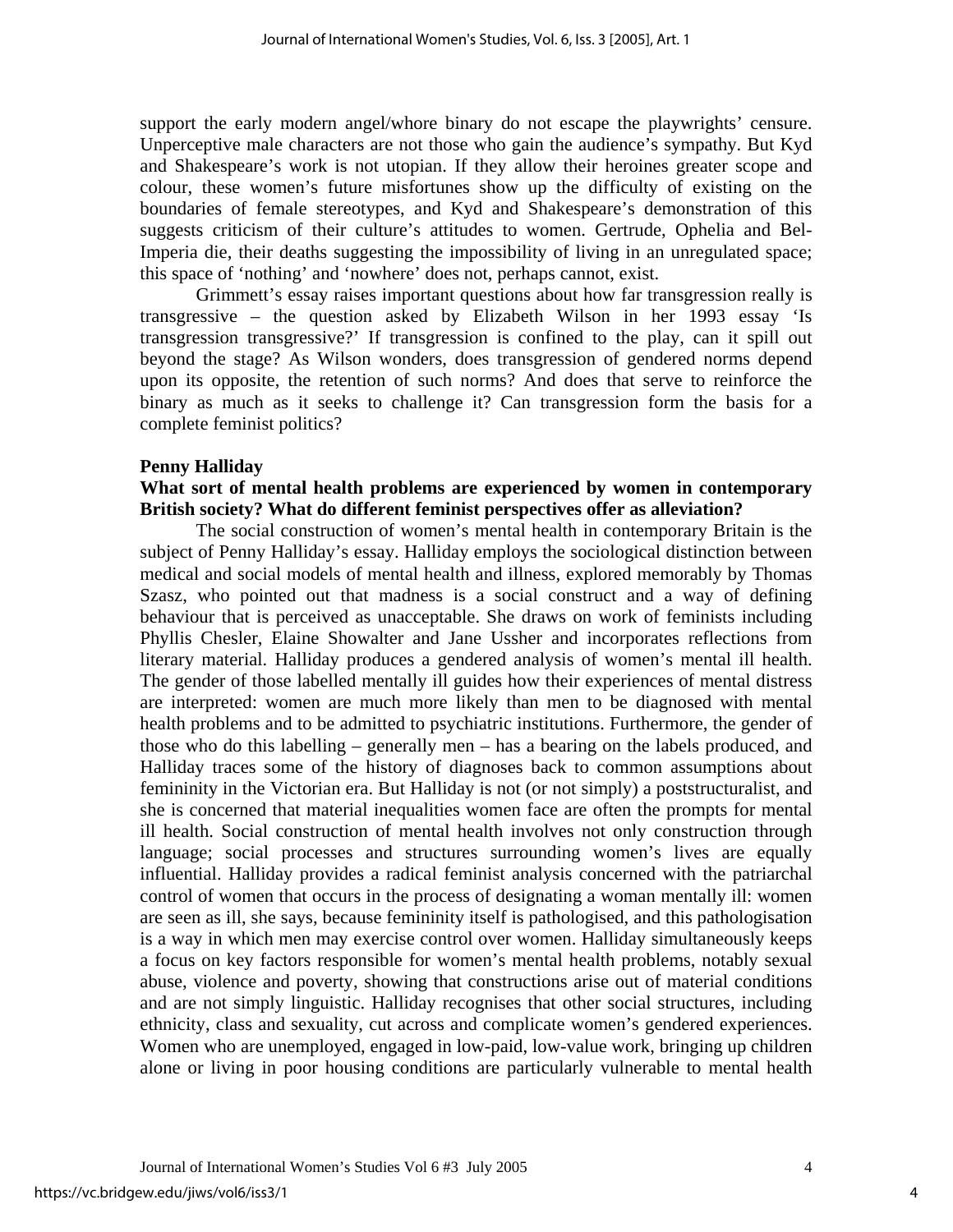problems. So too are black and minority ethic women, married women, lesbians and disabled women.

 So can solutions be provided to this situation? Halliday recommends a strategy that combines liberal, socialist and radical feminist approaches and commends recent government work in this area. Education is needed to improve the public perception of mental health distress, she argues, while the government must work to equalise women's pay and offer women living in poverty greater welfare provision. Women's needs should also be tackled on an individual level, and Halliday offers the example of a Norfolk project where women with mental health problems are not only listened to but are also given ownership of the service and helped to grow in skills and confidence.

## **Eliza Sellen**

#### **Missy 'Misdemeanor' Elliott: Rapping on the Frontiers of Female Identity**

Unusual among the essays, Eliza Sellen's paper draws on popular culture, offering a detailed analysis of the music, lyrics and videos of rap musician, Missy Elliott. Sellen argues that Missy Elliott 'subverts and revises cultural signifiers', focusing on issues of female embodiment, sexuality, blackness and power to illustrate and develop the textual analysis of two music videos – *One Minute Man* and *She's a Bitch*. Using the theoretical frameworks of science fiction and technology to explore the visual landscapes of the videos, and drawing on the work of Christine Battersby, Sellen argues that Elliott's work constitutes a creative articulation of female identity as fluid, re-constructed and always provisional. The argument is explored via the endless reconfigurations of Elliott's own identity in the music videos. Through vivid description of sections of the videos, Sellen shows how Elliott represents herself variously as sexual, but always challenging the normative passivity of female sexuality; as embracing blackness (through the use of 'blackface') as a means of insisting upon the 'gaze' in her own terms; as martial, powerful and combative; and as a cyborg, moving constantly within and outside of the bounded body. The paper concludes with Elliott's most recent incarnation, following noticeable weight loss and a shift towards soft colours and more realistic and overtly politicised videos – an identity which Sellen describes, using Battersby's term, as an 'arrestation of flow', but which she speculates will be yet again reconfigured over time. This lack of containment is, for Sellen, a necessary and desirable feature of Elliott and her work, rendering the musician an 'enigma' defined by endless 'moments of identity', rather than established or enduring configurations. As the title of the paper suggests, this places Elliott at 'the frontiers of female identity', occupying a boundary location replete with both risk and possibility. Importantly, it is in this fluidity that Sellen locates Elliott's politics, highlighting the disruptive and challenging nature of her playful and provisional appropriations of cultural symbols of embodied masculinity and femininity, blackness, sexuality, power and technology.

#### **Rachael Wright**

#### **The silencing of women: The abortion laws and religion**

 Rachael Wright examines the impact of Roman Catholicism on the legal and ethical frameworks surrounding the abortion debate in Ireland and, most importantly, on women's ability to articulate their claims to personhood and choice. It is a sad irony that though debates about abortion have concentrated on when personhood can be said to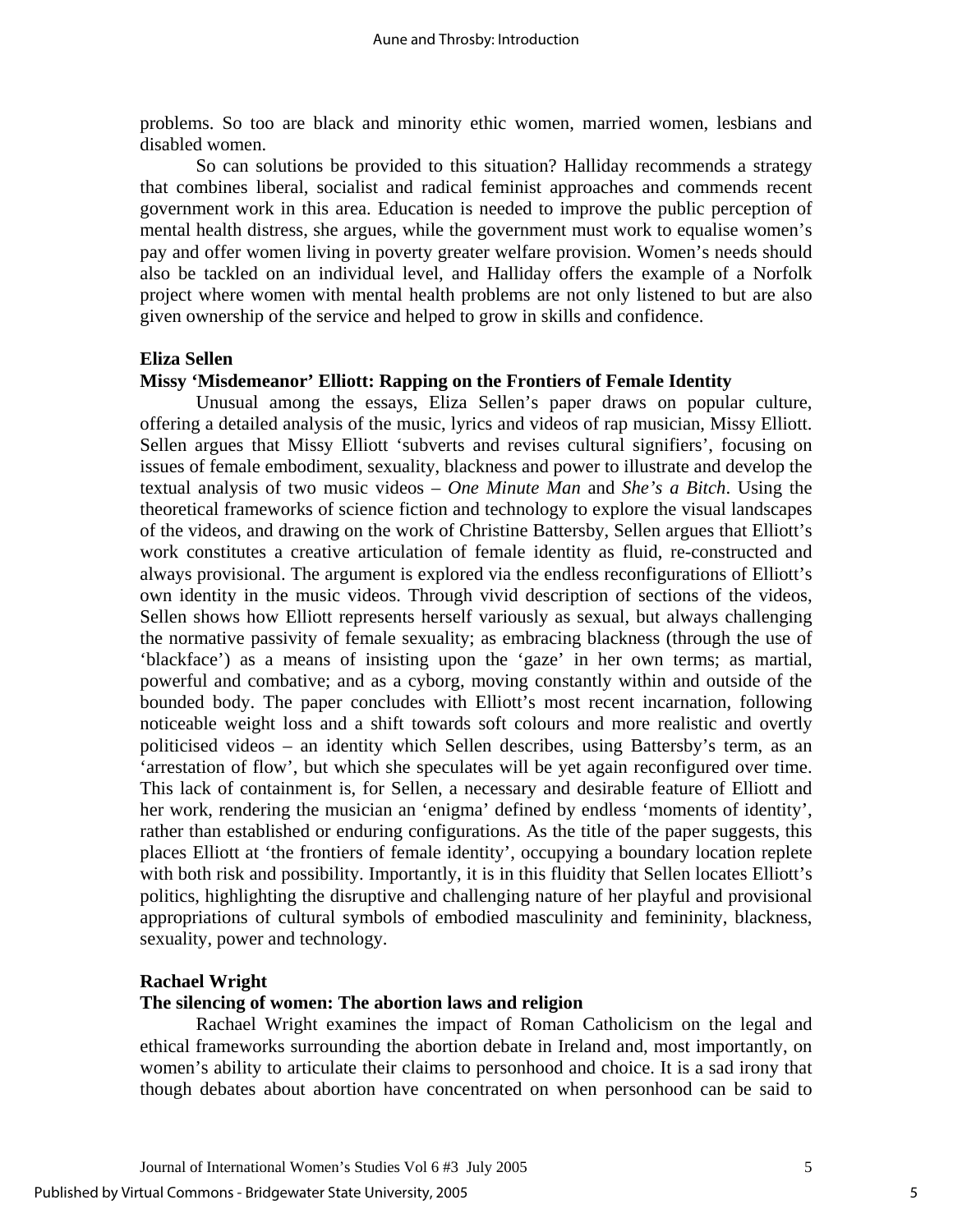begin, it is women (whose personhood is not supposedly not questioned) who are denied their rights to full citizenship when their desire to make their own choices are withheld.

One impetus for the current debates around abortion in Ireland is Roman Catholic teaching about women, sin and sexuality – teaching that has arisen from Christian tradition and a selective interpretation of the Bible, Wright points out. Women are blamed for the 'fall from Eden' and as 'sites of temptation and sin' their bodies have been viewed as needing control through chastity, marriage and motherhood. To decide not to give birth is to transgress. These ideas have percolated through Irish culture through the churches nearly 90% of the population regularly attend and through Roman Catholic influence on the education and medical systems. Moreover, anti-abortion activists have seized upon theology in order to advance their cause, arguing that the life God gives at conception must be guarded and protected, and have influenced the passage of antiabortion legislation based upon this theology. Even when liberalisation occurs to these abortion laws, such as the Eighth Amendment, Article 40,3,3 of the Constitution of Ireland, which acknowledges that both the woman and the foetus possess rights, in this situation of competing rights it is the woman who loses out since her right to choose is overruled by the law's duty to decide whether to permit that choice. Wright uses two examples, the Grogan case and the X case, to illustrate recent developments in Irish abortion law, paying particular attention to the interplay of religion and issues of personhood and rights.

Wright is concerned about the impact these laws have upon women who have had abortions. Laws impact upon individual women, and decisions they make about their own pregnancies and abortions cannot be detached from the social context of Roman Catholic Ireland. Seen as 'social pariahs' if they 'go public' about these experiences, women are conditioned into silence – a silence, Wright believes, that denies their citizenship and personhood.

#### **Language, constraint and resistance**

These six essays were submitted independent of any linking theme and should be read in their own individual contexts. Yet if one theme could be said to provide some sort of connection between them, it is language. In different ways, all six writers touch or concentrate on how language operates to constrain or (less often) enable women's freedom.

 Grimmett writes of the influence of the early modern angel/whore dichotomy and the difficulties it created for women seeking definition outside its parameters. Women's speech and actions were constrained according to this Renaissance binary such that, as Maureen Quilligan (211) puts it: 'The triple injunction to be "Chaste, Silent, and Obedient" is the fundamental tenet for the social control of the female'. Quilligan's assertion that 'sexual order is ensured by policing language' applies beyond the scope of the early modern stage, as the six essay writers demonstrate. For Barron, the gunman in Hartigan's play symbolises male control of public space and language, and much of the play involves him 'chasing the female out of the social space of language.' His linguistic bullying of the female characters is so 'normal' that it requires feminist analysis to question and problematise it.

Wright is troubled by the Roman Catholic church's role in manipulating legal and theological language to deny women choices and, consequently and implicitly, to deny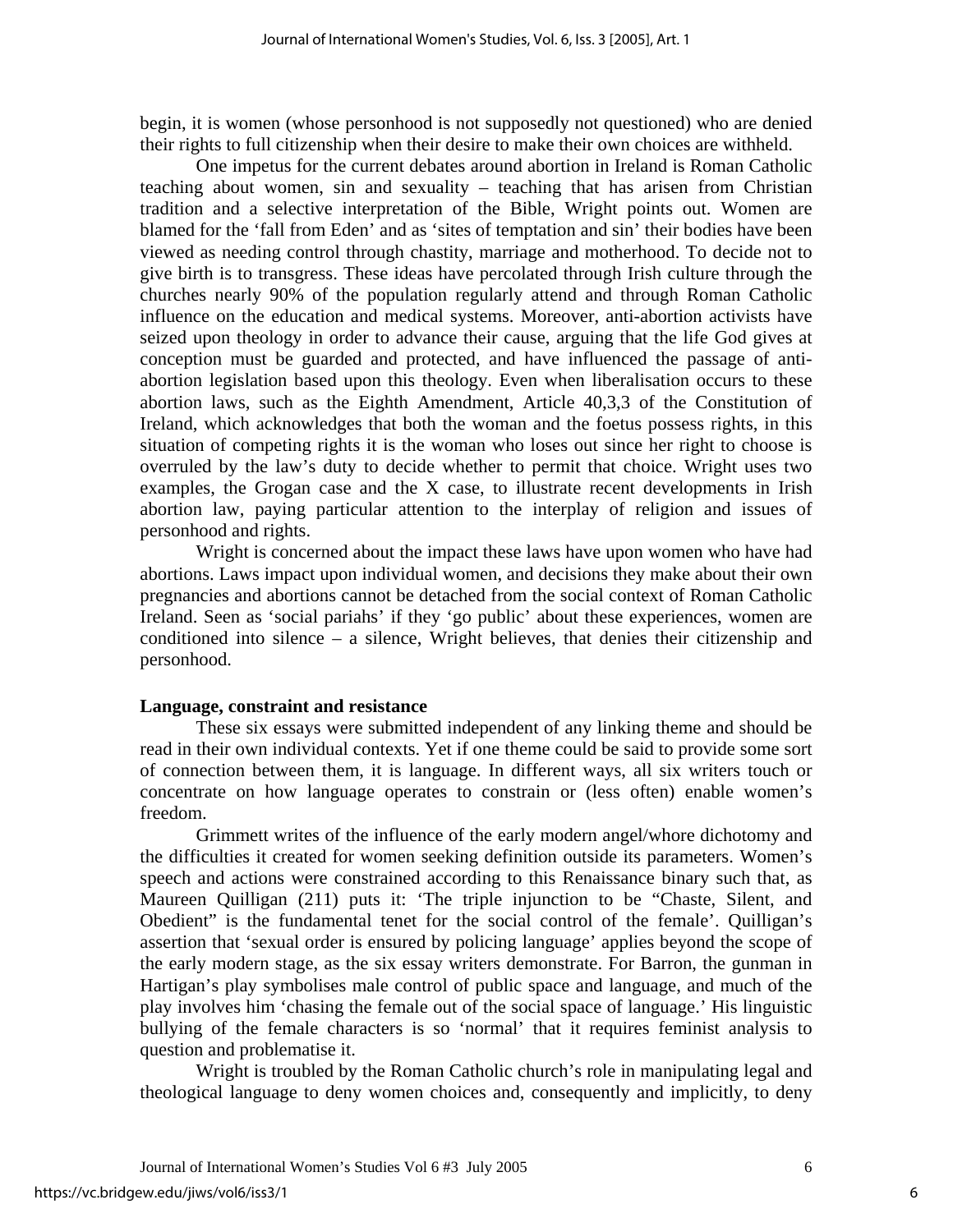them citizenship. It is difficult for women to articulate their own experiences, for if they do so they are heard as trangressors of a more influential patriarchal discourse. Halliday also concentrates on women who are constrained by patriarchal discourses, this time in the case of mental health, where labelling according to the medical model of mental health and illness prevents analysis and critique of the gendered social inequalities that prompt women's mental distress. While in Wright's example pregnant women must act to abort or continue their pregnancies under the social conditions produced by restrictive legal and theological discourse, in Halliday's case women cannot experience their mental health problems without being implicated in an oppressive medical language.

Fay's essay is most directly concerned with language. She uses vignettes from the *ifu* gathering to explore how reflections about language serve to create the mobile social; in so doing she takes debates about the relationship between language and the social an important step further than most. *Ifu* was a women's gathering, and her empirical examples hint at the many degrees of freedom and constraint experienced and linguistically enacted by *ifu*'s women participants.

If one takes a Foucauldian approach to language, it is also important to recognise possibilities of resistance to dominant discourses. The authors of these essays do this to varying degrees, attentive to the fact that differing social contexts make resistance more or less possible. Perhaps the impact of an identifiable feminist movement has encouraged women's resistance.

Grimmett writes of a period before such a named movement, but nevertheless shows how female characters were offered (albeit by male playwrights) the temporary space of the playhouse through which, through language, they might demonstrate ambivalence towards and subversion of stereotypes of femininity. For Halliday, as one hopes for the Irish women Wright focuses on, there are small possibilities of resistance: feminist analyses have entered state discourse about mental health, and projects with feminist ethos are contributing to women's empowerment.

For Sellen, Missy Elliott exploded onto the rap music scene in the late 1990s to assert an empowered Jamaican female identity in the face of an industry where men's representations of women dominate. Her lyrics express the voice of working-class urban American women and Elliott uses them to construct a powerful sexual subjectivity. How far women can use the language of men who have defined them problematically is a question Sellen raises: what does it mean when a woman calls herself or another woman 'bitch'? Sellen responds that this 'disrupts the masculine grasp on language', concurring with Irigaray (76) that 'to play with mimesis is...for women, to recover the place of her exploitation by discourse, without allowing herself to be simply reduced to it.'

In a reading that has much in common with the French feminist literary critical tradition of *l'écriture féminine* Barron shows how the female body becomes the prime site of women's resistance in Hartigan's *The Secret Game*. Unafraid, like Missy Elliott, of asserting female bodiliness, Hartigan has the female body become speaker, speech act and subject. The gunman's verbal abuse when faced with the bodily realities of menstruation and abortion demonstrates wider conflicts that occur when women resist dominant male definitions of femininity.

These essays too, in constituting themselves in resistance to dominant interpretations (or ignorance) of their topics in mainstream academic subject areas, continue the goals of academic feminism. Questioning phallocentric knowledge and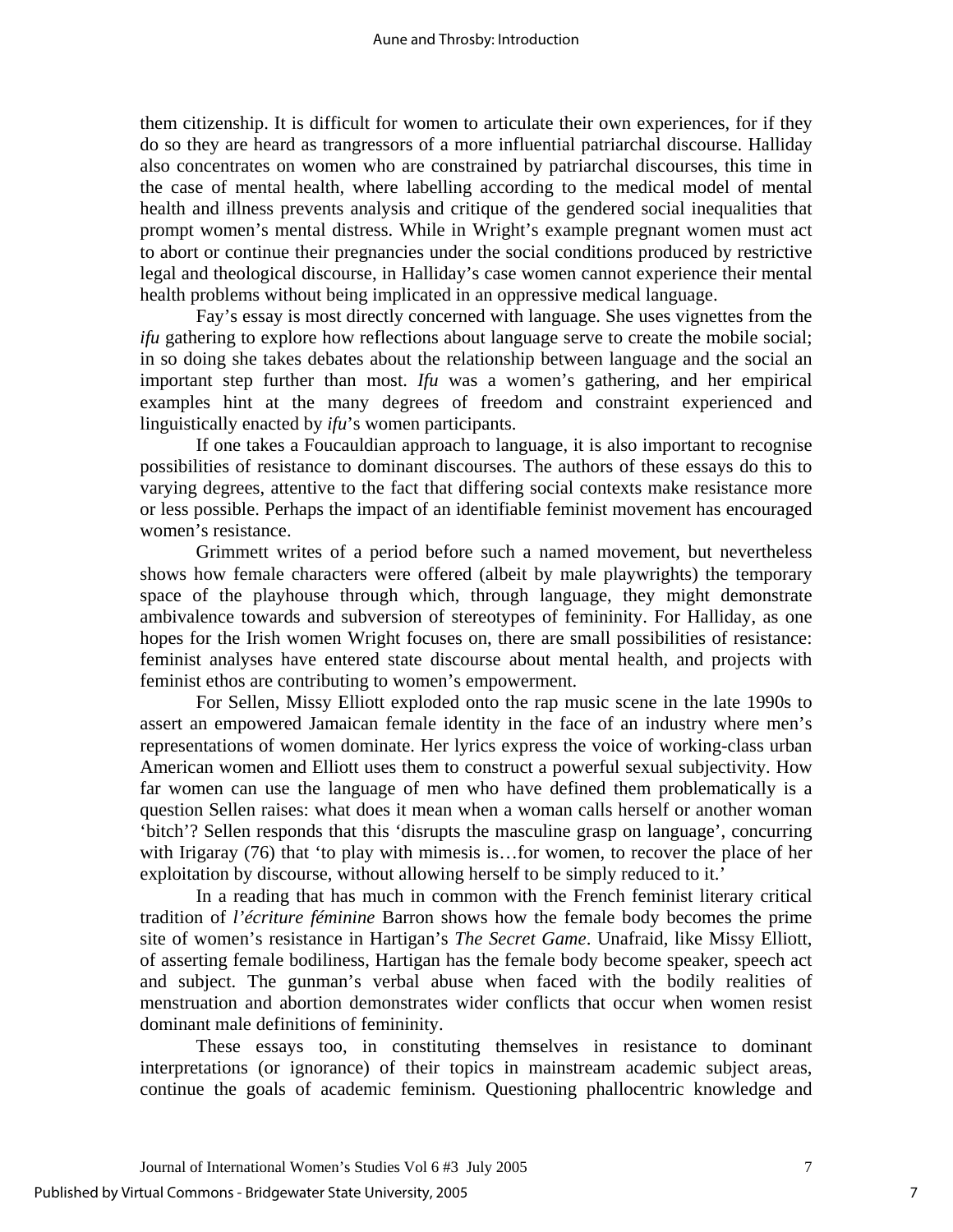language, all six writers contribute to the sustained challenge to the academy offered by feminist and women's studies scholars inhabiting ever-changing times and spaces.